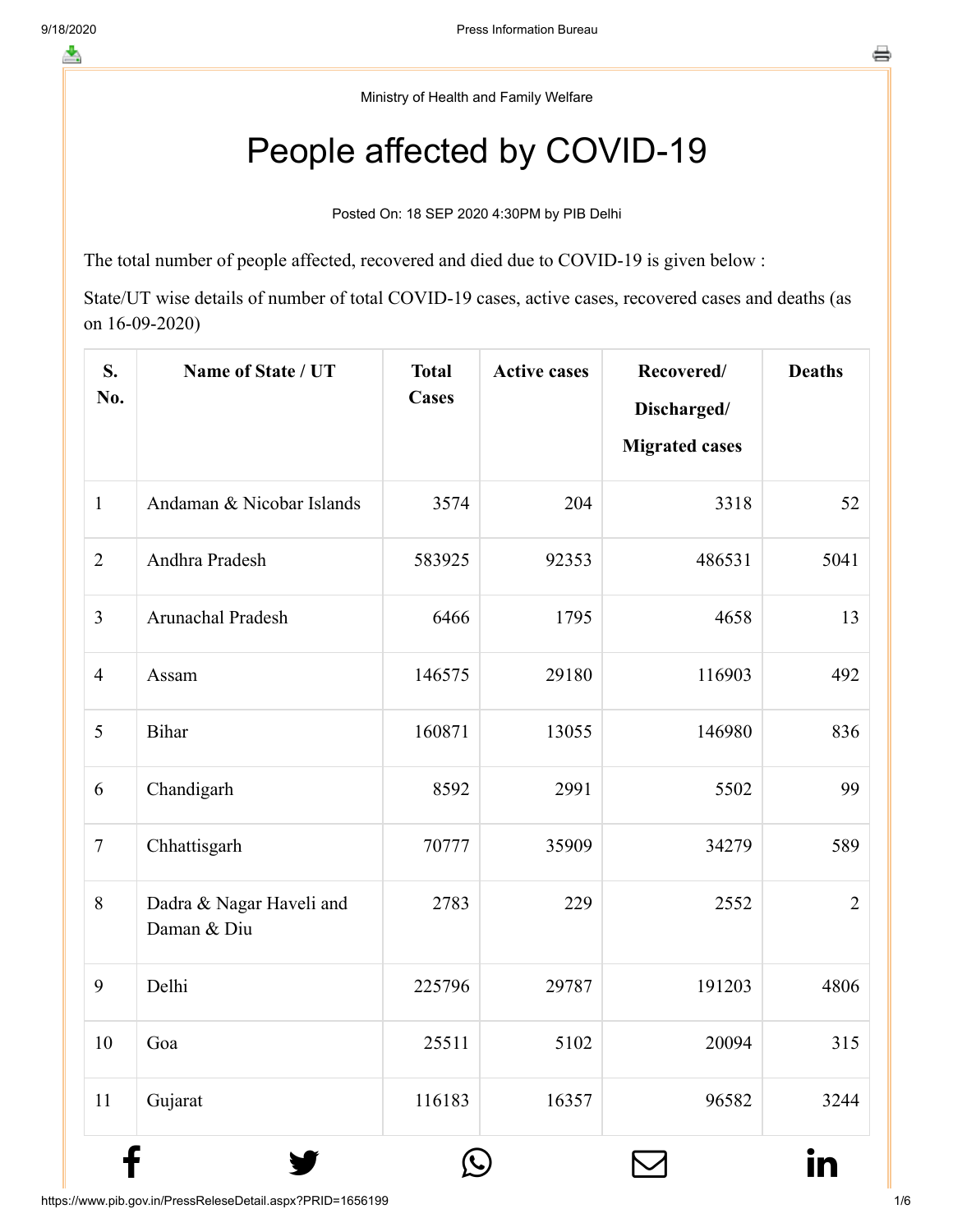9/18/2020 Press Information Bureau

| 12 | Haryana           | 98622   | 20430  | 77166  | 1026             |
|----|-------------------|---------|--------|--------|------------------|
| 13 | Himachal Pradesh  | 10335   | 3801   | 6444   | 90               |
| 14 | Jammu and Kashmir | 56654   | 18678  | 37062  | 914              |
| 15 | Jharkhand         | 64439   | 14118  | 49750  | 571              |
| 16 | Karnataka         | 475265  | 98555  | 369229 | 7481             |
| 17 | Kerala            | 114033  | 31226  | 82341  | 466              |
| 18 | Ladakh            | 3499    | 938    | 2517   | 44               |
| 19 | Madhya Pradesh    | 93053   | 21620  | 69613  | 1820             |
| 20 | Maharashtra       | 1097856 | 292174 | 775273 | 30409            |
| 21 | Manipur           | 8210    | 1745   | 6418   | 47               |
| 22 | Meghalaya         | 4036    | 1818   | 2190   | 28               |
| 23 | Mizoram           | 1480    | 558    | 922    | $\boldsymbol{0}$ |
| 24 | Nagaland          | 5229    | 1269   | 3945   | 15               |
| 25 | Odisha            | 158650  | 32267  | 125738 | 645              |
| 26 | Puducherry        | 20601   | 4674   | 15522  | 405              |
| 27 | Punjab            | 84482   | 21154  | 60814  | 2514             |
| 28 | Rajasthan         | 105898  | 16761  | 87873  | 1264             |
| 29 | Sikkim            | 2173    | 464    | 1690   | 19               |
| 30 | Tamil Nadu        | 514208  | 46806  | 458900 | 8502             |
| 31 | Telengana<br>y.   | 16284   | 30401  | 131447 | $in^{996}$       |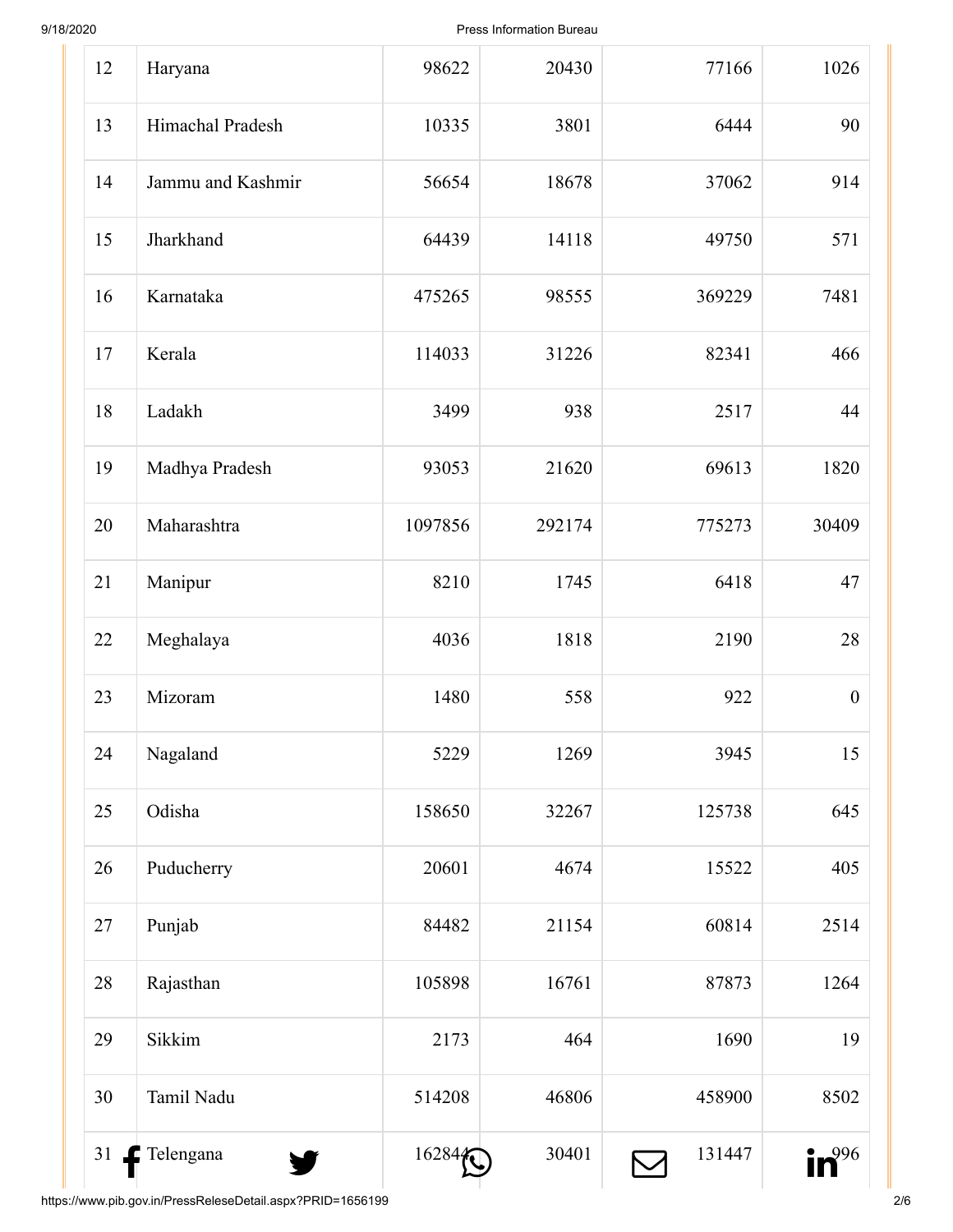9/18/2020 Press Information Bureau

| 32 | Tripura              | 20150   | 7498   | 12435   | 217   |
|----|----------------------|---------|--------|---------|-------|
| 33 | Uttarakhand          | 34407   | 10739  | 23230   | 438   |
| 34 | <b>Uttar Pradesh</b> | 324036  | 67335  | 252097  | 4604  |
| 35 | West Bengal          | 209146  | 23942  | 181142  | 4062  |
| 36 | India (Total)        | 5020359 | 995933 | 3942360 | 82066 |

For appropriate management of COVID-19 cases, a three tier arrangement of health facilities [(i) COVID Care Center with isolation beds for mild or pre-symptomatic cases; (ii) Dedicated COVID Health Centre (DCHC) with oxygen supported isolation beds for moderate cases and (iii) Dedicated COVID Hospital (DCH) with ICU beds for severe cases] has been implemented. Tertiary care hospitals under ESIC, Defence, Railways, paramilitary forces, Steel Ministry etc. have been leveraged for case management. In addition, Defence Research and Development Organisation (DRDO) has set up large field hospitals with capacities ranging from 1000 to 10,000 isolation beds.

The availability of beds in various districts is monitored by Ministry of Health and Family Welfare. Based on the growth rate trajectory, States are conveyed the requirement to enhance capacity in advance and followed up through letters and video conferences.

Government of India has taken a number of other steps to contain/mitigate the impact of Covid Pandemic that applies to all sections of society. India followed a whole of Government and whole of society approach. Hon'ble Prime Minister, a High level Group of Ministers (GoM), Cabinet Secretary, Committee of Secretaries and senior officers in MoHFW continue to monitor public health response to COVID-19 in the country.

The public health actions were taken in a pre-emptive, pro-active, graded manner based on the evolving scenario. A number of travel advisories were issued restricting inflow of international travelers, till such time, commercial flights were suspended on 23rd March, 2020. Till then, a total of 14,154 flights with 15,24,266 passengers have been screened at these airports. Screening was also done at 12 major and 65 minor ports and land border crossings. In the initial part of the pandemic, India evacuated a large number of stranded passengers from then COVID affected countries (China, Italy, Iran, Japan, Malaysia) and again in the un-lockdown phase, a total of 13,18,891 passengers have been brought back (as on 14th September, 2020) and followed up.

Integrated Disease Surveillance Programme (IDSP) is conducting contact tracing through community surveillance. In the earlier part of the pandemic, this was done for travel related cases and subsequently for cases being reported from community as a part of containment strategy. As on 14th September 2020, a total of about 40 lakh persons have been kept under surveillance. There are 726 laboratories conducting COVID-19 Testing. India is testing is about 1 million samples a day. A total of 5.8 crore samples have [been tested so far](http://www.facebook.com/share.php?u=https://pib.gov.in/PressReleasePage.aspx?PRID=1656199) [\(as on 14th September 2](https://twitter.com/intent/tweet?url=https://pib.gov.in/PressReleasePage.aspx?PRID=1656199&text=People%20affected%20by%20COVID-19)020).





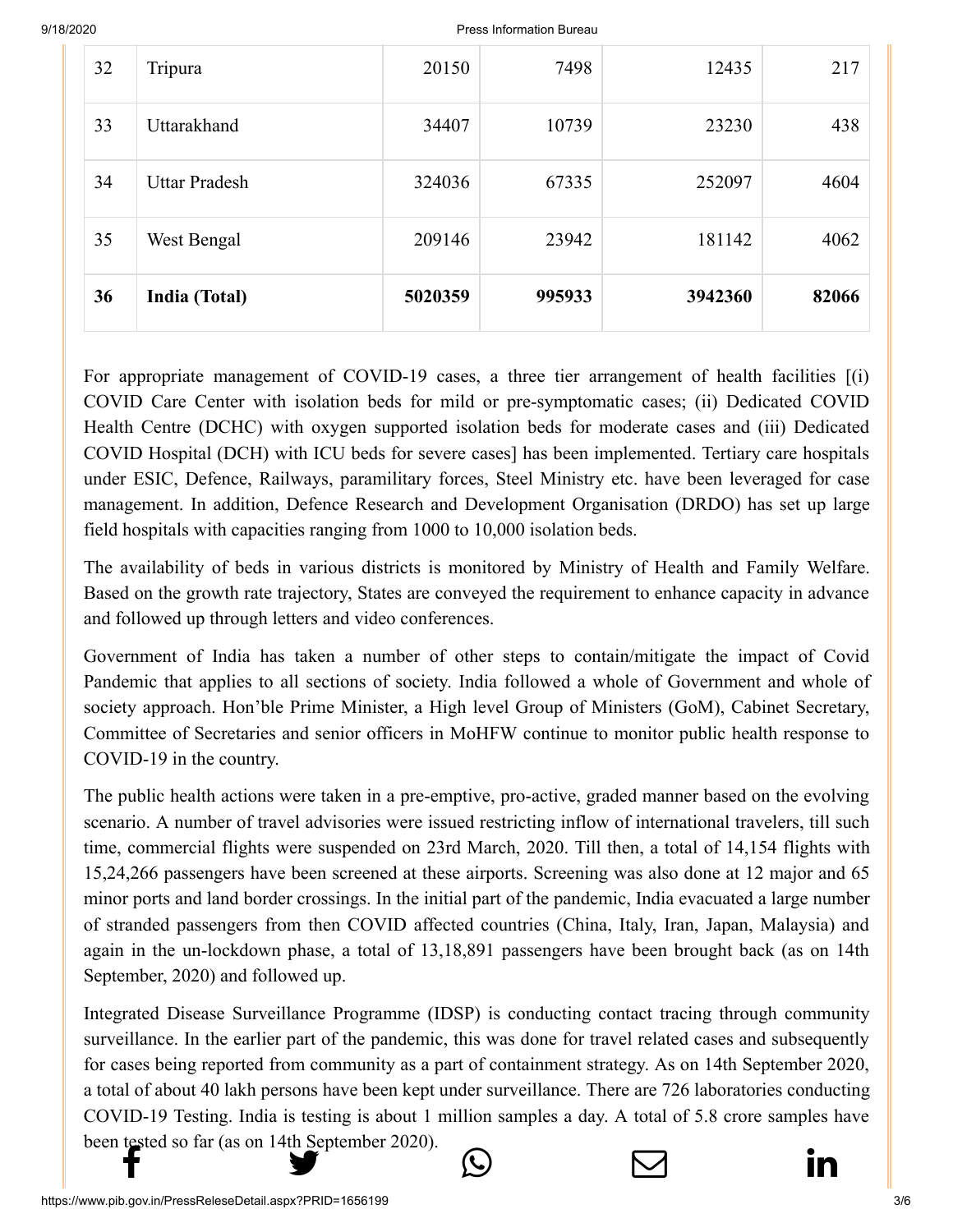## 9/18/2020 Press Information Bureau

[States are being s](http://www.facebook.com/share.php?u=https://pib.gov.in/PressReleasePage.aspx?PRID=1656199)[upported in terms of su](https://twitter.com/intent/tweet?url=https://pib.gov.in/PressReleasePage.aspx?PRID=1656199&text=People%20affected%20by%20COVID-19)[pply of logistics. So fa](https://api.whatsapp.com/send?text=https://pib.gov.in/PressReleasePage.aspx?PRID=1656199)[r 1.41 Crore of PPE Ki](https://mail.google.com/mail/?view=cm&fs=1&tf=1&to=&su=People%20affected%20by%20COVID-19&body=https://pib.gov.in/PressReleasePage.aspx?PRID=1656199&ui=2&tf=1&pli=1)[ts, 3.44 crores N-](https://www.linkedin.com/shareArticle?mini=true&url=https://pib.gov.in/PressReleasePage.aspx?PRID=1656199&title=People%20affected%20by%20COVID-19&summary=My%20favorite%20developer%20program&source=LinkedIn)95 masks, 10.84 crore tablets of Hydroxychloroquine and 30,663 ventilators and 1,02,400 oxygen cylinders have been supplied to States/UTs/ Central Government hospitals so far (as on 14th September, 2020).

Various cadres of personnel and volunteers across sectors and departments for COVID related works and maintenance of other essential medical services have been worked out, trained through resources made available on the website of MoHFW, iGOT (online platform) by DOPT (https://igot.gov.in/igot/).

MoHFW website is being daily to provide general public with information on current status of COVID-19 spread in India. Communication material is also being hosted on MoHFW website and through social media. A dedicated call centre / helpline (1075) has been started to guide community at large which are being used by the citizens very effectively and on a regular basis.

More than 30 vaccine candidates have been supported which are in different stages of development, 3 candidates are in advanced stage of Phase I/II/III trials and more than 4 are in advanced pre-clinical development stage. A National Expert Group on Vaccine Administration for COVID-19 has been constituted on 7th August, 2020, under NITI Aayog. Thirteen clinical trials of repurposed drugs have been undertaken to build a portfolio of therapeutic options for Covid-19 patients.

Further, financial assistance to States/UTs has been given based on the number of cases and trends of COVID-19 Pandemic. Accordingly, all the States/ UTs are provided with necessary financial support under India COVID-19 Emergency Response and Health System Preparedness Package. States /UTs were given flexibility to use the resources available under NHM to prepare the public healthcare system for COVID-19 management.

 $f$  y  $\circledcirc$   $\quad \circ$  in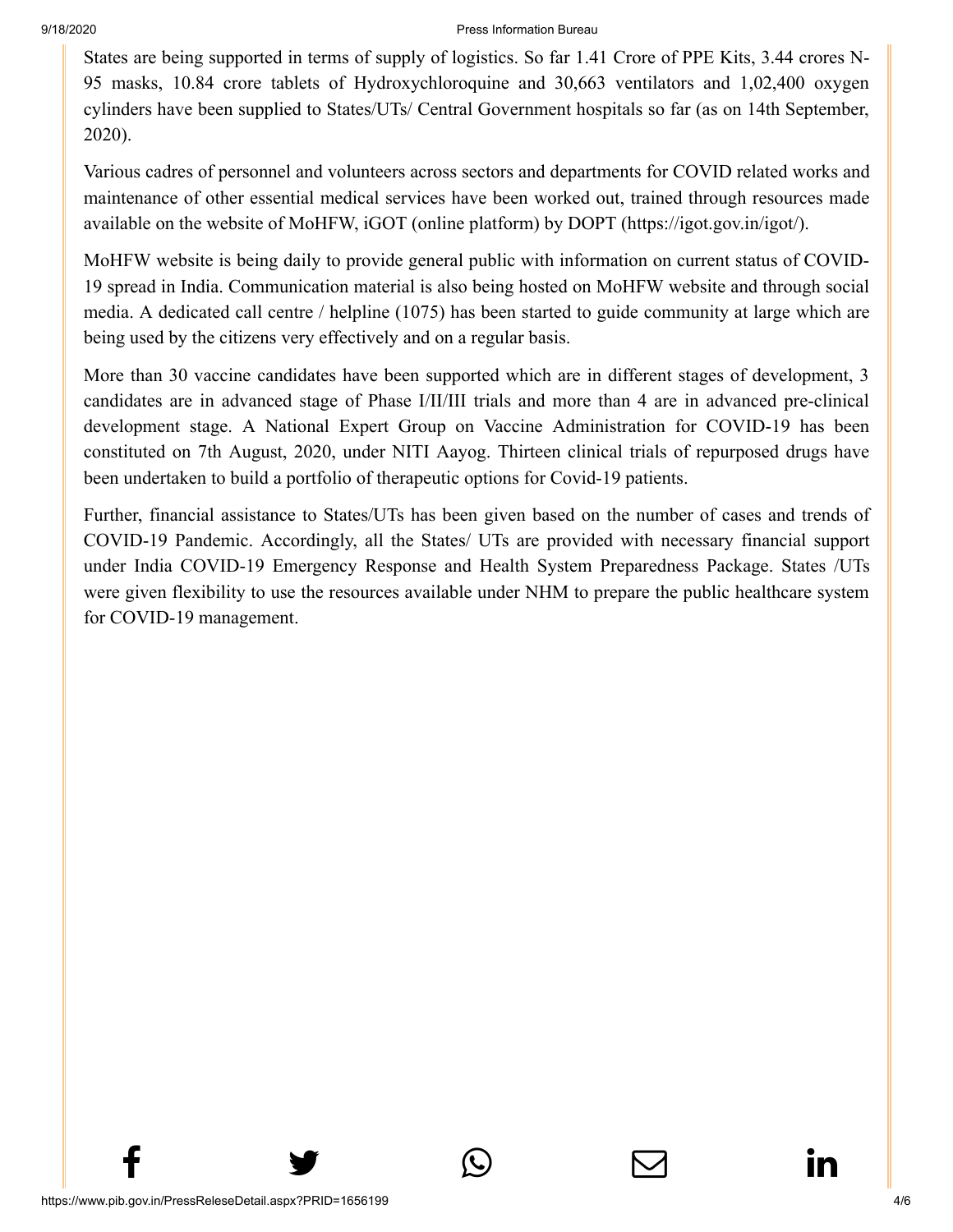[During FY 2020-](http://www.facebook.com/share.php?u=https://pib.gov.in/PressReleasePage.aspx?PRID=1656199)[21, funds of Rs 4256.7](https://twitter.com/intent/tweet?url=https://pib.gov.in/PressReleasePage.aspx?PRID=1656199&text=People%20affected%20by%20COVID-19)[9 crore have been rele](https://api.whatsapp.com/send?text=https://pib.gov.in/PressReleasePage.aspx?PRID=1656199)[ased to the States/ UTs](https://mail.google.com/mail/?view=cm&fs=1&tf=1&to=&su=People%20affected%20by%20COVID-19&body=https://pib.gov.in/PressReleasePage.aspx?PRID=1656199&ui=2&tf=1&pli=1) [as on 10.09.2020](https://www.linkedin.com/shareArticle?mini=true&url=https://pib.gov.in/PressReleasePage.aspx?PRID=1656199&title=People%20affected%20by%20COVID-19&summary=My%20favorite%20developer%20program&source=LinkedIn) and the State wise amount allocated and released to each State/UT is given below:

## State-wise Statement showing Central Release of Grants in aid under India **COVID-19 Emergency Response and Health System Preapredness Package**

|                |                                      | (Rs. in Crore) |  |
|----------------|--------------------------------------|----------------|--|
| S. No.         | Name of the State/UTs                | 2020-21        |  |
| 1              | Andaman & Nicobar Islands            | 9.82           |  |
| $\overline{2}$ | Andhra Pradesh                       | 199.87         |  |
| 3              | <b>Arunachal Pradesh</b>             | 17.11          |  |
| 4              | Assam                                | 119.10         |  |
| 5              | Bihar                                | 113.31         |  |
| 6              | Chandigarh                           | 9.39           |  |
| 7              | Chhattisgarh                         | 41.89          |  |
| 8              | Dadra & Nagar Haveli and Daman & Diu | 1.77           |  |
| 9              | Delhi                                | 255.12         |  |
| 10             | Goa                                  | 5.98           |  |
| 11             | Gujarat                              | 170.79         |  |
| 12             | Haryana                              | 106.79         |  |
| 13             | Himachal Pradesh                     | 43.97          |  |
| 14             | Jammu & Kashmir                      | 143.09         |  |
| 15             | lharkhand                            | 37.95          |  |
| 16             | Karnataka                            | 182.15         |  |
| 17             | Kerala                               | 309.97         |  |
| 18             | Ladakh                               | 20.00          |  |
| 19             | Lakshadweep                          | 0.22           |  |
| 20             | Madhya Pradesh                       | 185.39         |  |
| 21             | Maharashtra                          | 393.82         |  |
| 22             | Manipur                              | 11.63          |  |
| 23             | Meghalaya                            | 10.85          |  |
| 24             | Mizoram                              | 7.61           |  |
| 25             | Nagaland                             | 6.77           |  |
| 26             | Orissa                               | 65.49          |  |
| 27             | Puducherry                           | 3.06           |  |
| 28             | Punjab                               | 131.22         |  |
| 29             | Rajasthan                            | 285.01         |  |
| 30             | Sikkim                               | 5.44           |  |
| 31             | Tamil Nadu                           | 511.64         |  |
| 32             | Telangana                            | 256.89         |  |
| 33             | Tripura                              | 13.55          |  |
| 34             | <b>Uttar Pradesh</b>                 | 334.01         |  |
| 35             | Uttarakhand                          | 54.98          |  |
| 36             | West Bengal                          | 191.14         |  |
|                | <b>Grand Total</b>                   | 4,256.79       |  |

Note:

1. For the FY 2020-21, the UT of Dadra & Nagar Haveli and Daman & Diu have been combined.

2. Release for the F.Y. 2020-21 is updated upto 10.09.2020 and is provisional.

[The Minister of S](http://www.facebook.com/share.php?u=https://pib.gov.in/PressReleasePage.aspx?PRID=1656199)[tate \(Health and Famil](https://twitter.com/intent/tweet?url=https://pib.gov.in/PressReleasePage.aspx?PRID=1656199&text=People%20affected%20by%20COVID-19)y Welfare). Sh Ashwini [Kumar Choubey state](https://mail.google.com/mail/?view=cm&fs=1&tf=1&to=&su=People%20affected%20by%20COVID-19&body=https://pib.gov.in/PressReleasePage.aspx?PRID=1656199&ui=2&tf=1&pli=1)[d this in a written](https://www.linkedin.com/shareArticle?mini=true&url=https://pib.gov.in/PressReleasePage.aspx?PRID=1656199&title=People%20affected%20by%20COVID-19&summary=My%20favorite%20developer%20program&source=LinkedIn) reply **in** the Lok Sabha here today.